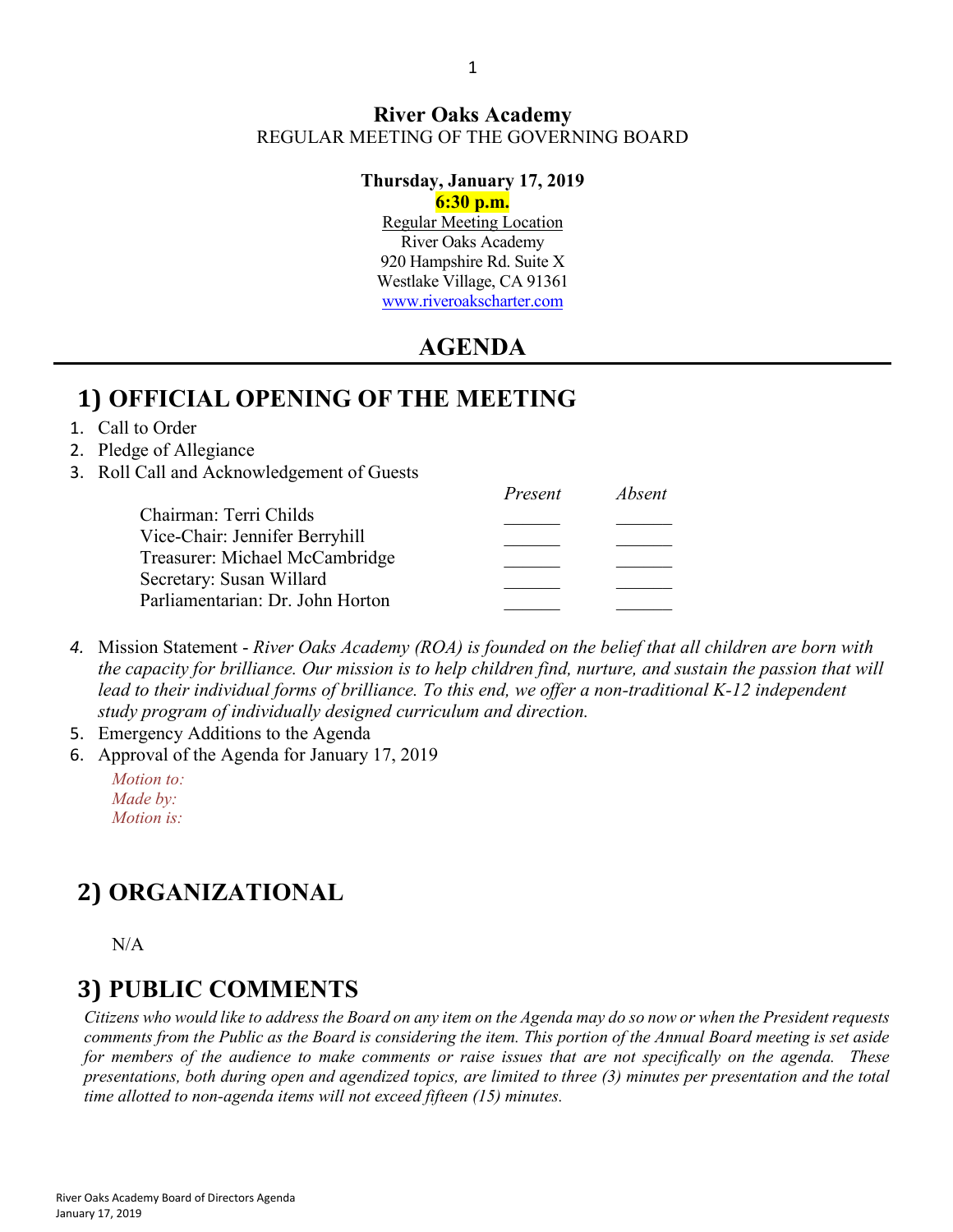#### **4) INFORMATION AND DISCUSSION ITEMS**

*These items are presented to the Board for information only and are not subject to action at this meeting. These items may be added to a future meeting for action by the Board.*

- 1. Budget Committee Informational (10 min)
- 2. Parent Advisory Council (PAC) Informational (10 min)
- 3. Teacher's Report Informational (10 min)
- 4. Oxnard Report (10 min)
- 5. Student Report Informational (10 min)
- 6. Career Pathways Report Informational (10 min)
- 7. High School Guidance Counselor—Informational (10 min)

### **5) REPORTS**

- 1. Board Chairperson's Report
- 2. Director's Report
- 3. Individual Board Member Report
- 4. BSA Report
- 5. VCOE Report

## **6) CONSENT AGENDA ITEMS**

*Actions proposed for the Consent Agenda are items consistent with adopted policies and approved practices of River Oaks Academy and are deemed routine in nature. The Board will be asked to approve all of the Consent Agenda items by a single vote unless any member of the Board or the Public asks that an item be removed from the Consent Agenda and considered and discussed separately.*

- 1. Consideration to approve the December 6, 2018 Minutes
- 2. Consideration to approve the ROA Financial Statement
- 3. Consideration to approve the ROA Board Report of Purchase Orders
- 4. Consideration to approve the ROA Board Report of Commercial Checks
- 5. Consideration to approve the ROA PAC Transaction Detail Report

| <b>Public Comments:</b> |  |
|-------------------------|--|
| <i>Motion to:</i>       |  |
| Made by:                |  |
| <i>Motion is:</i>       |  |

## **7) ACTION ITEMS**

- *1.* Review, Discussion, and Approval of the Spring 2019 workshop vendors for Westlake: Spring workshops will run from the week of January 28, 2019 through the March 29, 2019
	- *a. Ken Mazur, Music Workshop; not to exceed: \$2,250.00*
	- *b. Alex Porter, Yoga; not to exceed: \$480.00*
	- *c. Angeline Lee, math workshop; not to exceed: \$900.00*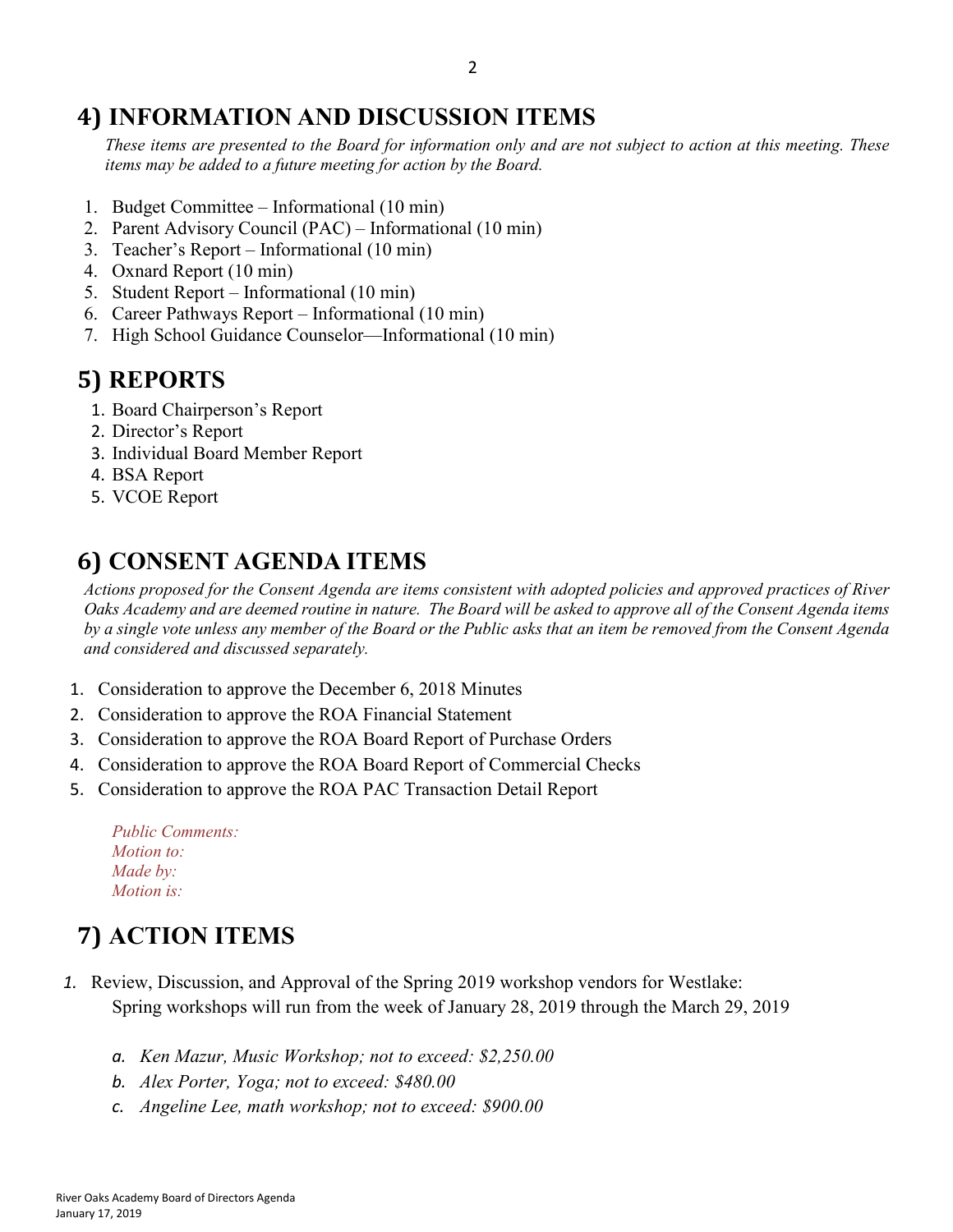- *d. Ian Robertson, Film and Cinematography Workshop; not to exceed: \$1,200.00*
- *e. Dallas James, Improvisation; not to exceed: \$800.00*
- *f. Nick Fraher, Professor Egghead, Secret Agents; Mega Machines; not to exceed: \$2,700.00*
- *g. Funky Divas, Fairy Tales; So You Think You Can Dance; not to exceed: \$3,600.00*
- *h. Human Nature Center, Margaret Hiesinger, Water is Life; Natural Color; not to exceed: \$4,410.00*
- *i. Jade Flores-Henderson, Math Lab and Math Workshops; not to exceed: \$800.00*
- *j. Jennifer Gados, Yoga and Mindfulness; not to exceed: \$1,275.00*
- *k. Jon Bernstein, Creative Writing Workshops; not to exceed: \$800.00*
- *l. Larry Scott, Chess Workshop; not to exceed: \$1,700.00*
- *m. Laura Sether, writing workshops; Harry Potter book club; not to exceed: \$5,100.00*
- *n. Lee Corkett, Photography Workshops; not to exceed: \$1,600.00*
- *o. LIFT cooking classes; not to exceed: \$2,700.00*
- *p. Marcela Pomadoro, Spanish Workshop; not to exceed: \$1,600.00*
- *q. Michael Voogd, Animation and Martial Arts Workshop; not to exceed: \$3,200.00*
- *r. Neal Friedman, Robotics; Multi-Cam Live Studio; not to exceed: \$4392.00*
- *s. Stephen Hoffman, Conejo CPR, CPR/First Aid Workshops; not to exceed: \$800.00*
- *t. PlayWell; Harry Potter Lego classes; not to exceed: \$3,150.00*
- *u. Ralph D'Ignazio, Guitar, Digital Music workshops; not to exceed: \$1,600.00*
- *v. Rich Cowley, Magic and the History of Magic; not to exceed: \$2,340.00*
- *w. Diane Darakjian, Art Workshops; not to exceed: \$4,400.00*
- *x. Sherri Coker; Book Club (2 classes); not to exceed \$1,600.00*
- *y. Simi Valley Arts Conservancy, Theatre; not to exceed: \$1,500.00*
- *z. Vivian Rhodes, Academic Writing Workshops, SAT Prep; not to exceed: \$2,500.00*
- *aa. Shakespeare Kids, Rebekah Czarnecki, Great Writers, \$2,280.00*
- *bb. Soraya Thenoz, French and Latin Workshops, not to exceed: \$560.00*
- *cc. Jesse Hulse, Public Speaking; not to exceed: \$1,000.00*
- *dd. Chris Jung; game design: \$2,025.00*
- *ee. Michal Hasson, Mixed Media Art classes, not to exceed: \$4,692.00*
- *ff. Richard Senate, History Workshops; not to exceed: \$540.00*
- *gg. Wonderland, Film Workshops; not to exceed \$2,430.00*
- *hh. Yoko Mimori, Japanese & Math Workshops; not to exceed: \$2640.00*

*Public Comments: Motion to: Made by: Motion is:*

- *2.* Review, Discussion, and Approval of the Spring 2018 workshop vendors for Oxnard (Seabridge). Spring workshops will run from the week of January 28, 2019 through March 29, 2019
	- *a. Alex Porter, Yoga, not to exceed: \$1,080.00*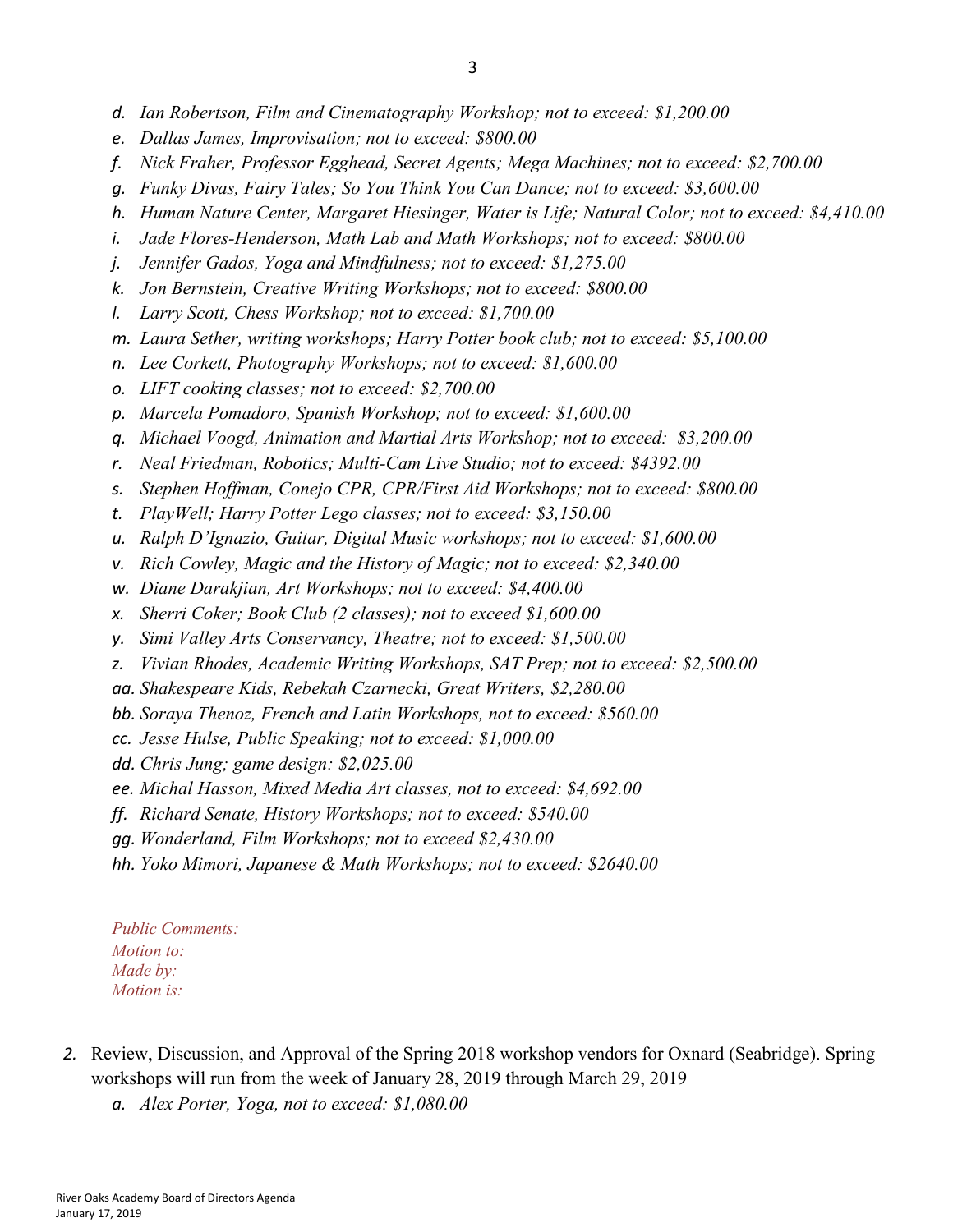- *b. Michael Voogd, Martial Arts; not to exceed: \$2,700.00*
- *c. Beth Tappin, Math workshops, STEAM class and focus room; not to exceed \$3,150.00*
- *d. Chris Jung; Minecraft Lunar Landing; not to exceed: \$2,025.00*
- *e. Dallas James; Improvisation; not to exceed: \$1,800.00*
- *f. Daniela Frias; Science; not to exceed: \$960.00*
- *g. Diane Darakjian, Art Workshops; not to exceed \$4,000.00*
- *h. Human Nature Center; Natural Colors and Water is Life; not to exceed: \$4,410.00*
- *i. Jennifer Gados, Yoga & Mindfulness; not to exceed: \$1,275.00*
- *j. Jon Bernstein; Deconstructing Disney—writing; not to exceed: \$960.00*
- *k. Larry Scott, Chess, not to exceed: \$1,800.00*
- *l. Laura Sether, Writing/SAT prep; not to exceed: \$4,050.00*
- *m. LIFT Cooking classes; not to exceed: \$5,100.00*
- *n. Marcela Pomodoro, Spanish classes; not to exceed: \$1,440.00*
- *o. Neal Friedman, Robotics; not to exceed: \$5,856.00*
- *p. Ralph D'Ignazio, Guitar and Digital Music Writing; not to exceed: \$1,600.00*
- *q. Richard Senate; History of Animation; not to exceed: \$480.00*
- *r. Rosemary Schlingensiepen, Math Workshops, not to exceed: \$960.00*
- *s. VitaArt; Art history and Ceramics; not to exceed: \$4,950.00*
- *t. Jade Flores-Henderson; Math workshops/labs; not to exceed: \$1,200.00*
- *3.* Review, Discussion, and Approval of the 2017-18 SARC Report, School Accountability Report Card
	- *a.* Per Education Code Sections 33126 and 35256 the data that is contained in these documents needs to be provided to the CDE no later than February 1, 2018

*Public Comments: Motion to: Made by: Motion is:*

- *4.* Review, Discussion, and Approval of the Financial Audit Report for 2017-18 (Benny, 10 min)
	- *a.* In accordance with Education Code 41020, Local Educational Agencies (LEA) must have an audit that covers all funds and accounts and that addresses financial management and compliance with laws and regulations

*Public Comments: Motion to: Made by: Motion is:*

5. Review, Discussion, and Ratification of the Lease Amendment #4 to add Suite V (in lieu of Suite 910 B upstairs) consisting of approximately 1470 square feet for an additional \$840/month, as per the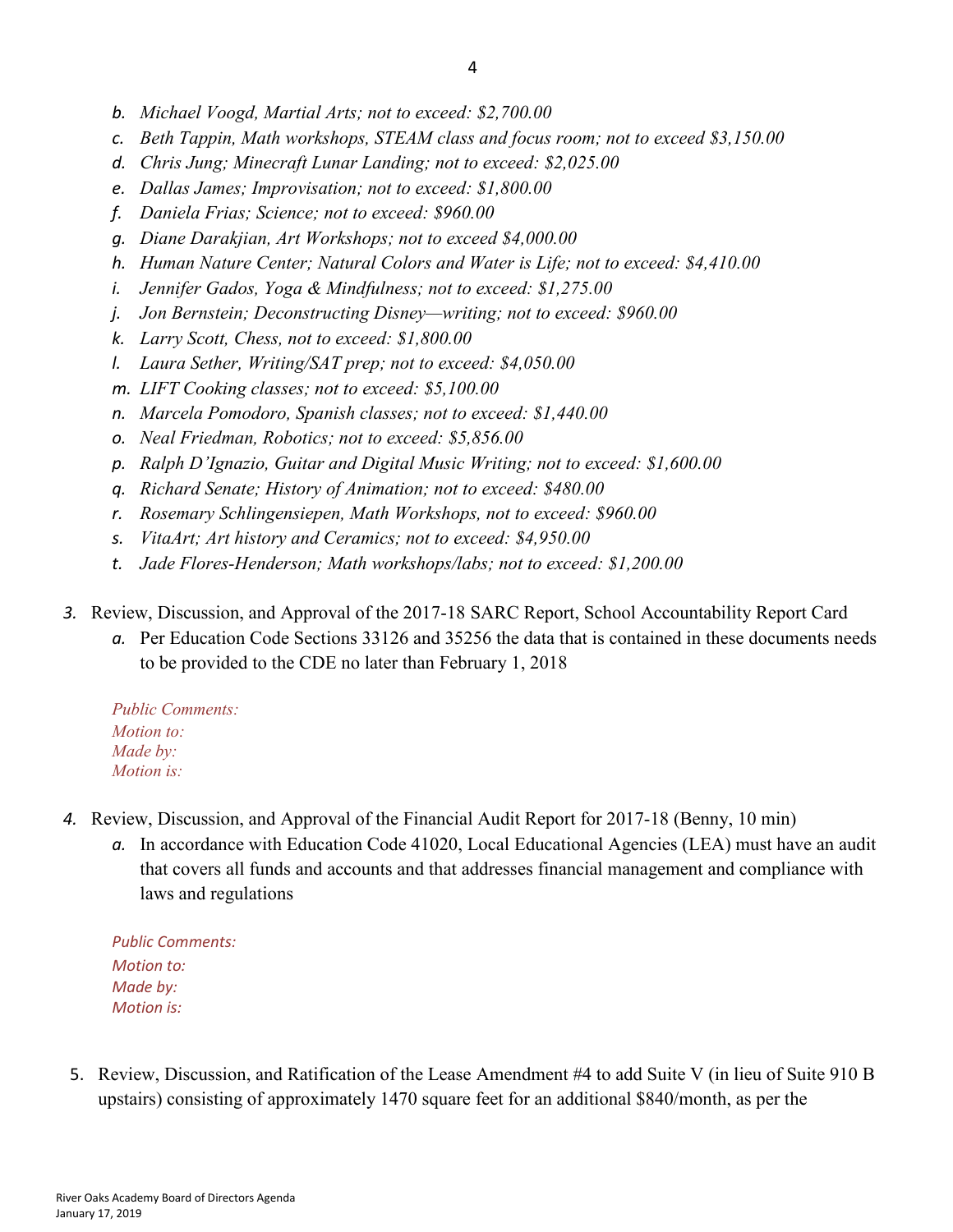discussion at our previous board meeting in December. The lease was effective as of 1/1/2019 and will coterminate with the lease for the 910B facility in February 2021.

*Public Comments: Motion to: Made by: Motion is:*

6. Review, Discussion, and Approval changing Richard Jenkins hourly rate to \$110.00 (currently at \$95/hour).

a) Richard is our SPED coordinator and advisor. He attends many IEPs as the LEA representative. Richard's background is that of Special Education Director for Moorpark Unified. He is instrumental in making sure that we stay compliant in the maze of special education laws, timelines and decisionmaking.

*Public Comments: Motion to: Made by: Motion is:*

7. Review, Discussion, and Ratification of increasing the contracted amount for Sepi Yeoh. Not to exceed: \$3,365.00.

a) Sepi is teaching our CCS class in Oxnard. That class is a year-round class, since it is a "for credit" class. When we prepared Sepi's contract, we only calculated her fees for regular workshop weeks and not for the prolonged schedule of a "for credit" class. Sepi does get paid with grant money.

*Public Comments: Motion to: Made by: Motion is:*

8. Review, Discussion, and Ratification of increasing the contracted amount for the fall 2018 semester Laura Sether. Not to exceed: \$1,200.00 (\$500 OXN and \$700 WL)

a) Laura has been teaching our writing class and worked in the ELA lab. Those two workshops have been extended and therefore, Laura is over contract from the initially budgeted 10 weeks.

*Public Comments: Motion to: Made by: Motion is:*

9. Review, Discussion, and Approval of increasing the tutoring (math and ELA) contracted amount for our current tutors.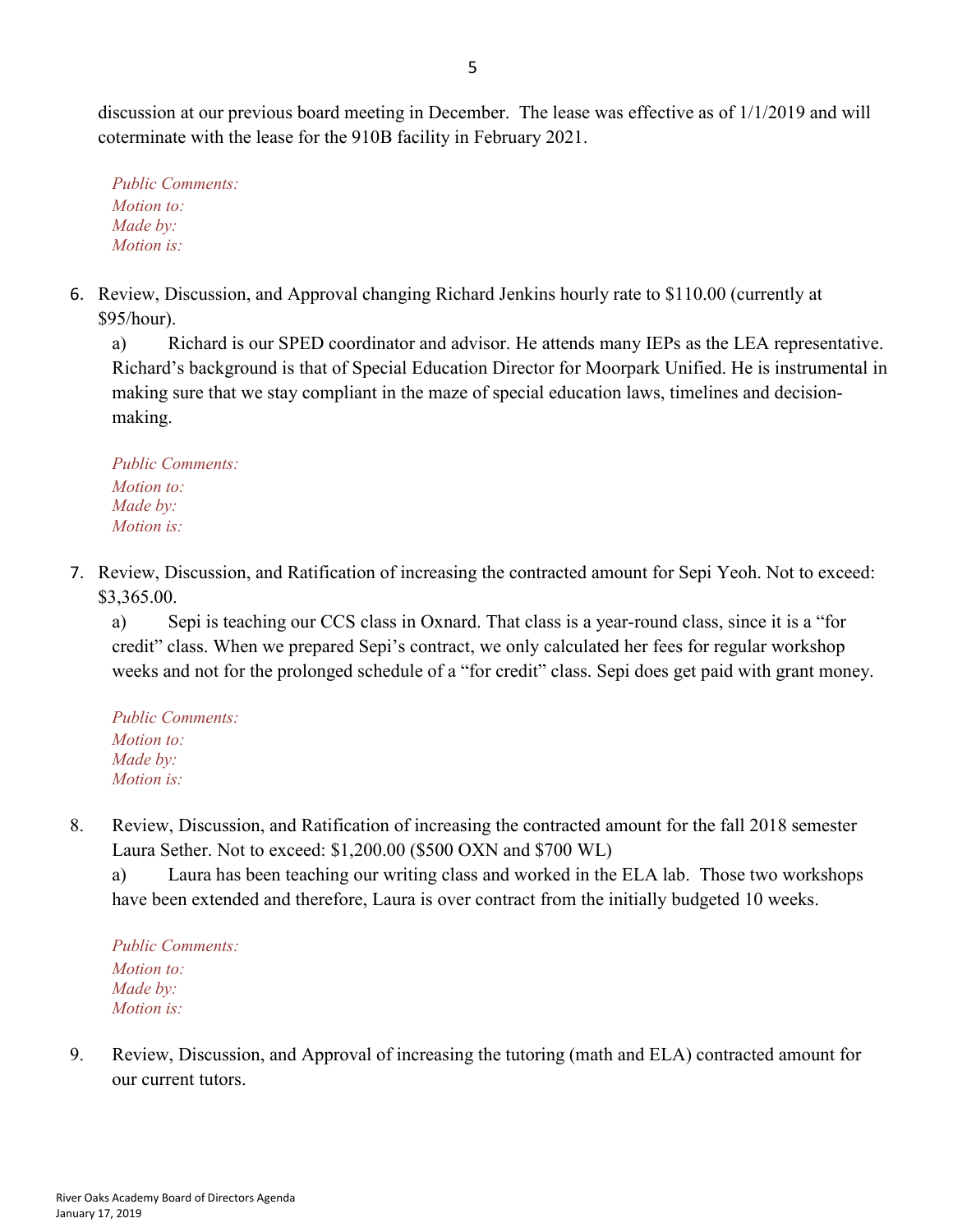a) We have increased our math tutoring by 3 weeks to end on May 3 (instead of April 15). We also have increased the weekly tutoring hours for some our students who need more math support to 2 hours/week through these next 16 weeks of school.

- a) Yoko Mimori (Math/WL). Not to exceed: \$3000.00
- b) Angeline Lee (Math/WL). Not to exceed: \$3,500.00
- c) Jade Flores-Henderson (Math/WL & OXN). Not to exceed: \$1,000.00
- d) Beth Tappin (Math/OXN). Not to exceed: \$ 1,500.00
- e) Vivan Rhodes (ELA/WL). Not to exceed: \$3,600.00
- f) Laura Sether (ELA/OXN & WL). Not to exceed: \$4,800.00

*Public Comments: Motion to: Made by: Motion is:*

- 10. Review, Discussion, and Approval of the following additional *new* math tutors:
	- a) Charles-Liem Le. Not to exceed: \$15,000.00 (OXN & WL)

*Public Comments: Motion to: Made by: Motion is:*

11. Review, Discussion, and Approval of the 2019-20 School Calendar. a) This School Calendar is based on the CVUSD calendar.

*Public Comments: Motion to: Made by: Motion is:*

12. Review, Discussion, and Approval of the 2019-2020 paid administrative staff 15 holidays:

9/2; 9/30; 10/9; 11/11; 11/27, 28, 29; 12/24, 25, 31; 1/1; 1/20; 2/14; 2/17; 5/25.

*Public Comments: Motion to: Made by: Motion is:*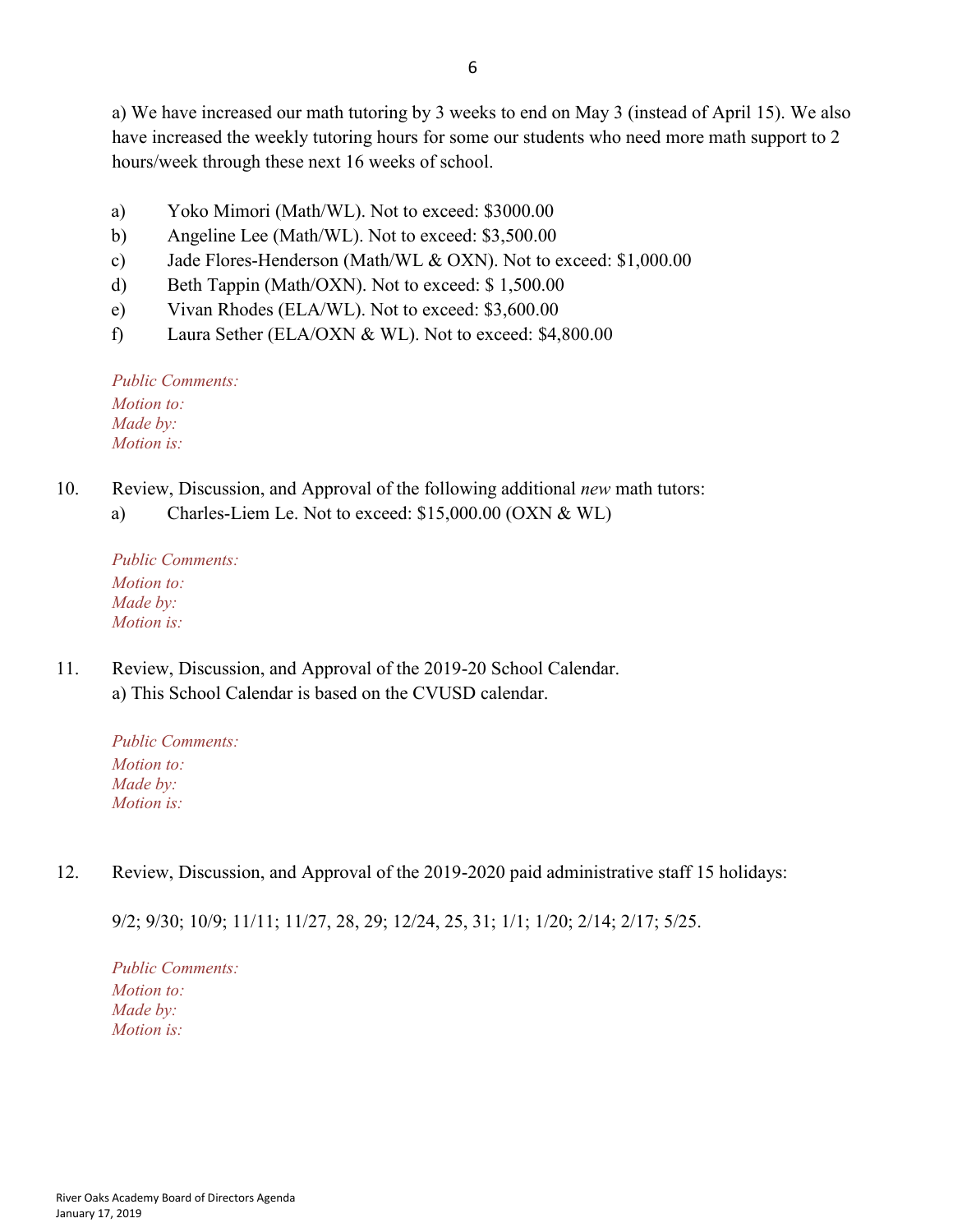13. Review, Discussion, and Approval of increasing the 2019-20 Administrative Calendar for Tezo (Office Assistant/Tech Specialist) and Monica (Clerical Help).

*Public Comments: Motion to: Made by: Motion is:*

14. Review, Discussion, and Approval of increasing ROA board meeting dates for the 2019-20 school year.

August 15 September 12 October 3 November 7 December 5 January 16 February 6 March 5 April 2 May 7 June 4

*Public Comments: Motion to: Made by: Motion is:*

15. Review, Discussion, and Approval of the Usborne Book Fair, scheduled for Feb 4th & 5th at Westlake  $& 6<sup>th</sup>, 2019$  at Oxnard and other fundraisers organized by our PAC. (Pam/PAC)

*Public Comments: Motion to: Made by: Motion is:*

16. Review, Discussion, and Ratification of the contract with Sandra Lulow. Sandra is our new Special Education Program Coordinator (Jeri Kearney retired). Sandra will help us with making sure that all data entry is done correctly and help us with making sure our records are up-to-date and in compliance. Not to exceed: \$5,000.00 (SPED funding).

*Public Comments: Motion to: Made by: Motion is:*